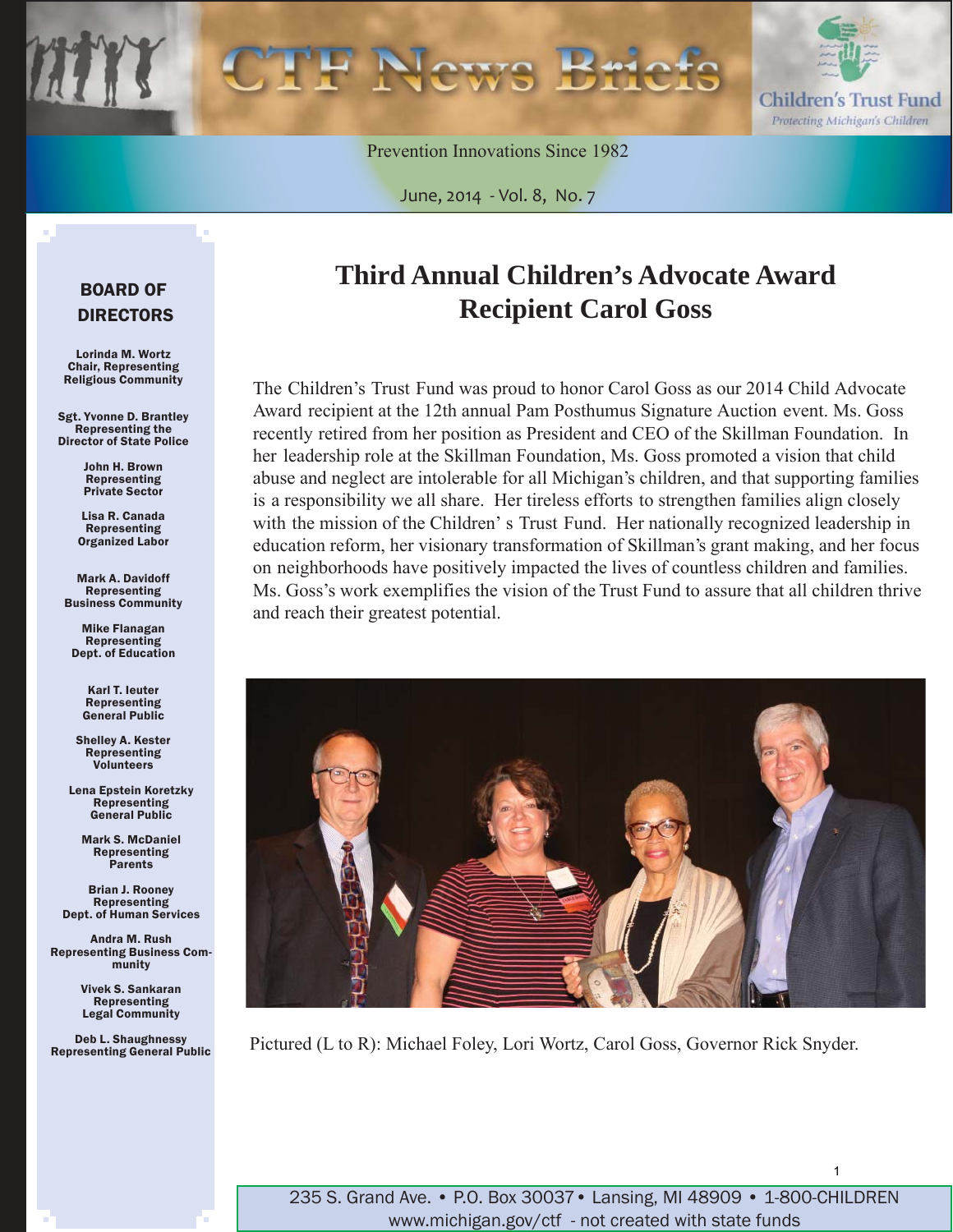### **Mike Flanagan Joins CTF Board of Directors**

Mike Flanagan, Superintendent of Public Instruction, recently joined the Children's Trust Fund Board of Directors to represent the Department of Education. Mike Flanagan has dedicated his career focused on improving the education and lives of all children in Michigan. After leading as a local and regional school superintendent in Michigan, he was appointed State Superintendent in 2005 and is the longest-serving state schools chief in the nation. His overarching creed is to have a quality educational system that serves all children. Mike has spearheaded statewide programs to increase access in early childhood education; reading proficiency by the end of third grade; quality educational opportunities; school breakfasts; and begin building a Culture of Reading. Mike and his wife Anna have three grown children and five grandchildren.





**Mike Flanagan Carol Wolenberg**

His appointment follows the retirement of Carol Wolenberg, who served on the board for 20 years. CTF extends many thanks to Carol for her years of service and her commitment to children and families in Michigan.

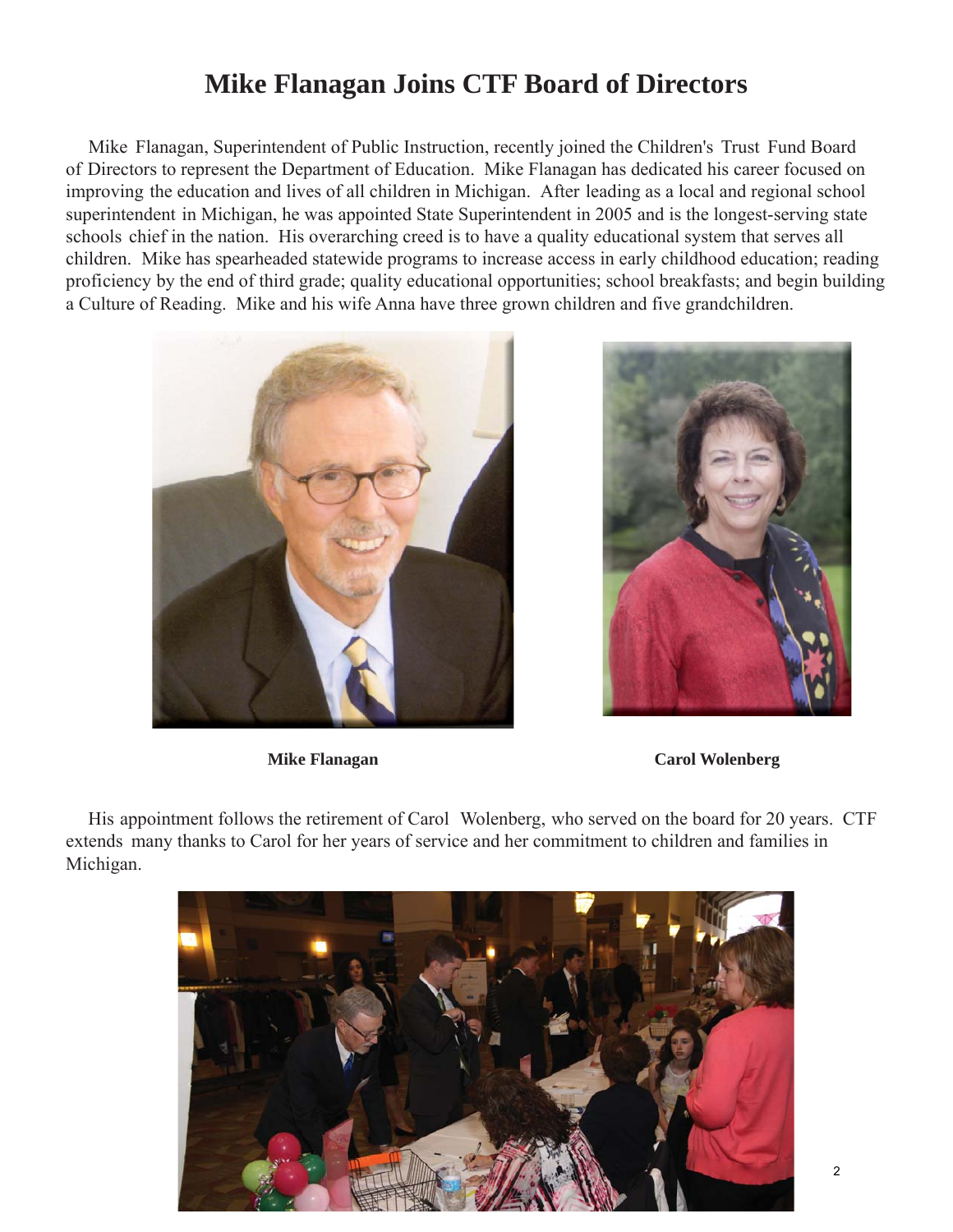## RICHARD J. GARBER ANNOUNCES \$3 MILLION CAN COUNCIL GREAT LAKES BAY REGION CAPITAL CAMPAIGN

"We are at maximum capacity," says Suzanne Greenberg, CAN Council President/CEO. "Our expansion will allow us to deliver services to 30 percent more children and families each year."

Capital Campaign Co-Chairs, Richard J. Garber (Saginaw), President of Garber Management Group, and Michael J. Stodolak (Standish), Senior Vice President of Independent Bank, along with 130 business and community leaders will raise funds to renovate and expand the existing building located at 1311 N. Michigan Ave.

The \$3 million campaign will allow the CAN council to provide:

• Superior privacy and security for abused children and their families during forensic interviews and medical examinations;

- Dedicated space to interview more than one abused child at a time;
- Capacity to offer evidence-based parent support services on-site; and

• Adequate training room and private meeting space for CASA (Court Appointed Special Advocate) volunteers and supervisors.

Early-stage grant writing and fundraising efforts have procured two-thirds of the \$3 million needed for construction. The team led by Richard J. Garber & Michael J. Stodolak will raise the remaining funds needed by summer 2014. R.C. Hendrick & Son, Inc. is scheduled to break ground in June 2014 and complete the building by 2015.

### **Kid Store**

Many families look forward to June! Kids are done with school and you may be taking your next family vacation. What better way to travel, whether by car or plane, than with this duffel bag! It's a compact size but has a large interior and two outside pockets to fit all of your personal belongings. You will be amazed by what you can pack into this great bag! It is available in blue or black. You can show your support for kids in Michigan by purchasing this duffel bag for only \$20. All proceeds go to the Children's Trust Fund to help prevent child abuse and neglect.

To purchase this item or to check out other CTF items, please go to [http://media.state.mi.us/michiganestore/public/](http://media.state.mi.us/michiganestore/public/categorydisplay.aspx?categoryId=8) [categorydisplay.aspx?categoryId=8.](http://media.state.mi.us/michiganestore/public/categorydisplay.aspx?categoryId=8) If you have any questions, contact Christina Medina at 517-373-4320.



"The CAN Council protects the most vulnerable members of our community – our children. The Great Lakes Bay Region will unite to build its new facility ensuring the safety of our children for generations to come." – Richard J. Garber, Campaign Co-Chair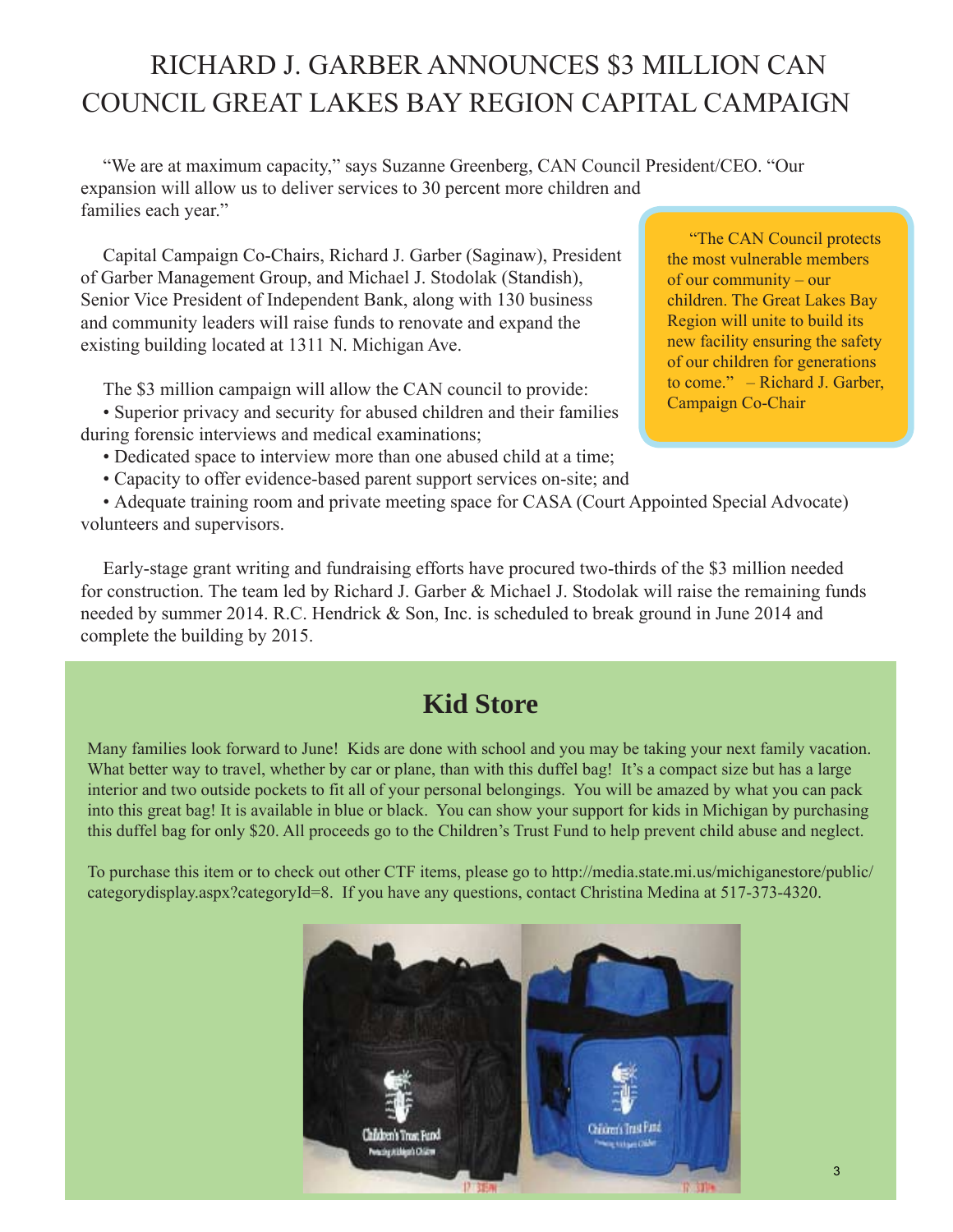### **A Special Thank You!**



Your overwhelming passion for the mission of the Children's Trust Fund has once again made a difference! Thank you for your dedication, enthusiasm, and hard work to make our 12th annual Pam Posthumus Signature Auction Event a huge success!

Because of caring individuals such as you, the event raised over \$500,000 dollars for child abuse prevention programs in Michigan and hosted nearly 700 guests! We are grateful for your continued support, generosity, and commitment to the important issue of child abuse prevention.

We gratefully acknowledge this year's \$50,000 Platinum Sponsor – Great Lakes Capital Fund and our two \$30,000 Premiere Sponsors – DTE Energy Foundation and Jackson National Life Insurance Company. Joining these Platinum and Premiere Sponsors were nearly 100 additional sponsors ranging from \$500 to \$20,000. Please see pages 5-7 for a list of sponsors.

We extend our deepest appreciation to Delta Air Lines. Delta has been the Official Carrier for all twelve years, donating both domestic and international flights that have allowed us to build one-of-a-kind travel experiences around the globe!

On behalf of the Children's Trust Fund, heartfelt thanks to our Legislative Co-Chairs, Advisory Committee, Sponsors, Auction Item Donors, CTF Board, and the many, many supporters and volunteers who made the event possible. We could not have done this without each and every one of you!

Tricia Headley, *Fund Development Coordinator* 



Mark and Mary McDaniel, Great Lakes Capital Fund (Platinum Sponsor)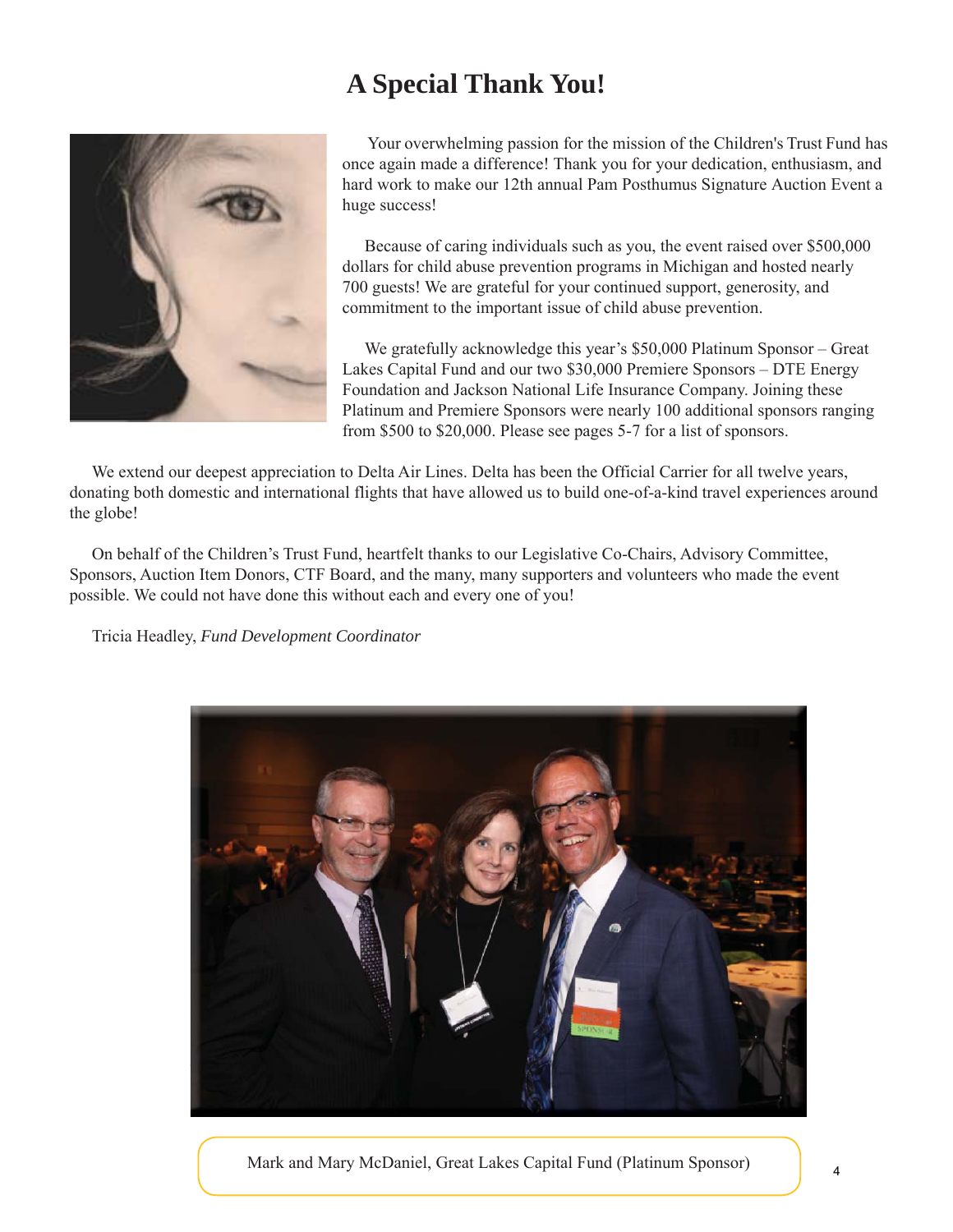CHILDREN'S TRUST FUND OF MICHIGAN

Pain Posthumus Signature Auction Event

Wednesday, May 14, 2014

We Gratefully Acknowledge the Support of Our 2014 Sponsors: As of June 2, 2014

 $\_$ \$50,000

**Platinum Sponsors** 



\_\_\_\_\_\_\_\_\_\_ \$30,000 \_\_\_\_\_\_\_\_\_\_

**Premiere Sponsors** 







\_\_\_\_\_\_\_\_ **Official Carrier** \_\_\_\_\_\_\_\_



\_\_\_\_\_\_\_\_\_\_ \$20,000 \_\_\_\_\_\_\_\_\_\_

**Signature Sponsor** 

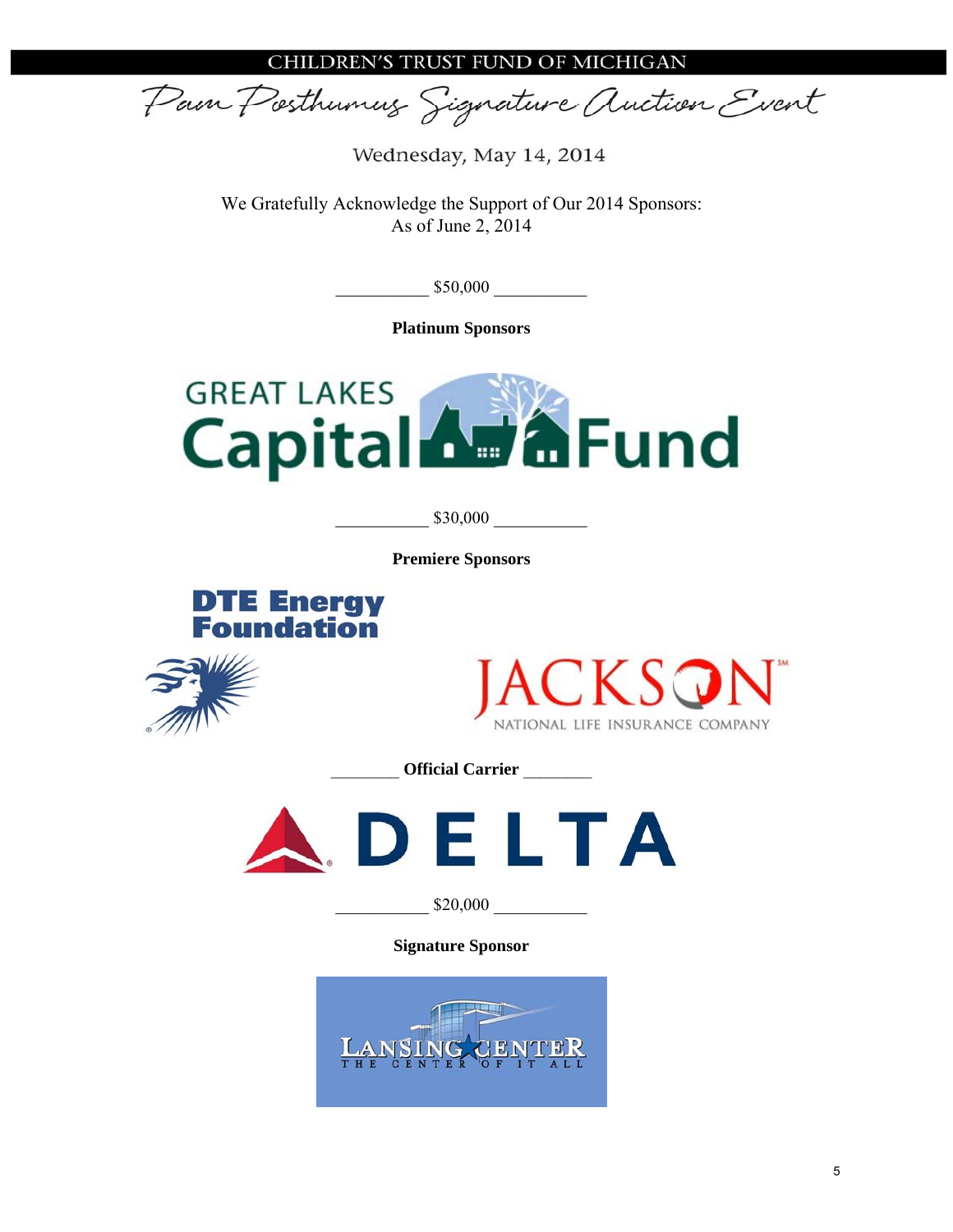#### **\_\_\_\_\_\_\_\_\_\_ Marquee Sponsors (\$10,000) \_\_\_\_\_\_\_\_\_\_**

Byrum & Fisk Advocacy Communications McLaren Health Care Meijer Michigan State Housing Development Authority (MSHDA)

#### \_\_\_\_\_\_\_\_ **Headline Sponsors (\$5,000)** \_\_\_\_\_\_\_\_

Accenture AT&T Michigan Axcess Financial Blue Cross Blue Shield of Michigan CSG Government Solutions, Inc. Deloitte Delta Dental of Michigan ITC Holdings Corporation Kunz, Leigh & Associates, Inc. Michigan Health & Hospital Association Petal & Forrest Senate Majority Leader Randy Richardville Walmart

### **\_\_\_\_\_\_\_\_\_\_ Title Sponsors (\$2,500) \_\_\_\_\_\_\_\_\_\_**

Alliance of Automobile Manufacturers Wendell & Helen Christoff Consumers Energy Danialle Karmanos Work It Out DePadua Construction, LLC Karoub Associates Kelley Cawthorne MAXIMUS, Inc. Michigan Chamber of Commerce Michigan Credit Union League Public Affairs Associates, LLC The Steve Van Andel Foundation Strategic Staffing Solutions Whitmer Charitable Foundation

#### Spotlight Sponsors (\$1,500)

Development Finance Group The Dow Chemical Company MHT Housing, Inc. Dick & BethAnn Posthumus & Family Truscott Rossman Young Broadcasting of Lansing, Inc. WLNS TV-6

#### **Banner Sponsors (\$1,000)**

Accident Fund Holdings, Inc. Advance America, Cash Advance All Grand Events, LLC Auto-Owners Insurance Chesapeake Community Advisors, Inc. Clark Hill PLC Dick & Betsy DeVos Family Foundation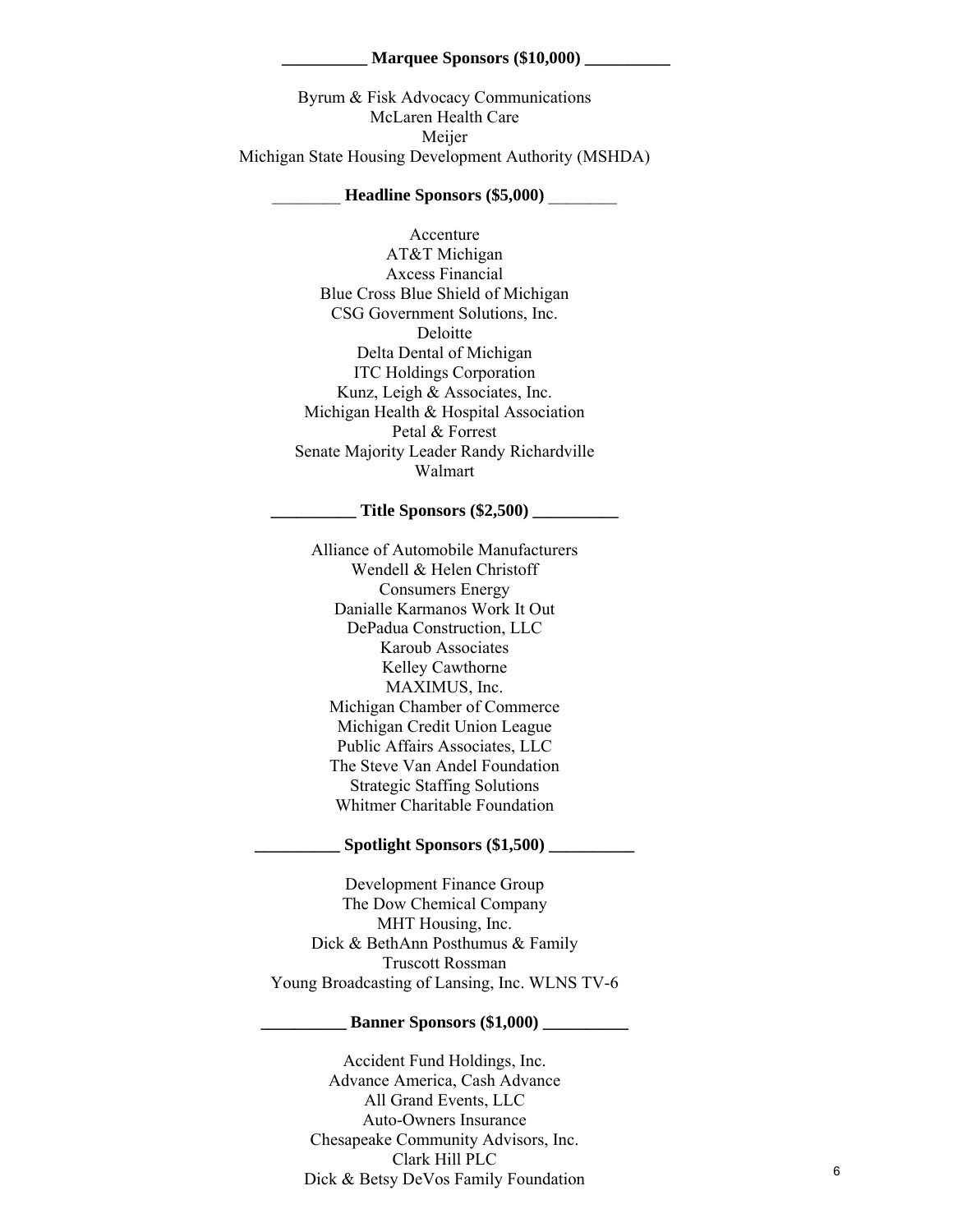Bruce Gerhart HealthPlus of Michigan HTC Global Servivces, INC J.C. & Tammy Huizenga Integratec Services, LLC Michigan Bankers Association Michigan Manufacturers Association Michigan Senate Republican Caucus MSU Federal Credit Union Plante & Moran LLC Secchia Family Foundation Unisys Corporation Ronald & Eileen Weiser

### **\_\_\_\_\_\_\_\_\_\_ Autograph Sponsors (\$500) \_\_\_\_\_\_\_\_\_\_**

Chilren's Hospital of Michigan Comerica Bank Dickinson Wright PLLC Eastbrook Homes, Inc. KMG Prestige Michael Foley & Ann Routt Michigan Association of Counties Midwest Strategy Group MiSDU/Informatix Inc. Public Sector Consultants Roman Manufacturing, Inc. Bill & Cynthia Schuette Joe & Charlene Sproles TJ Acquisitions LLC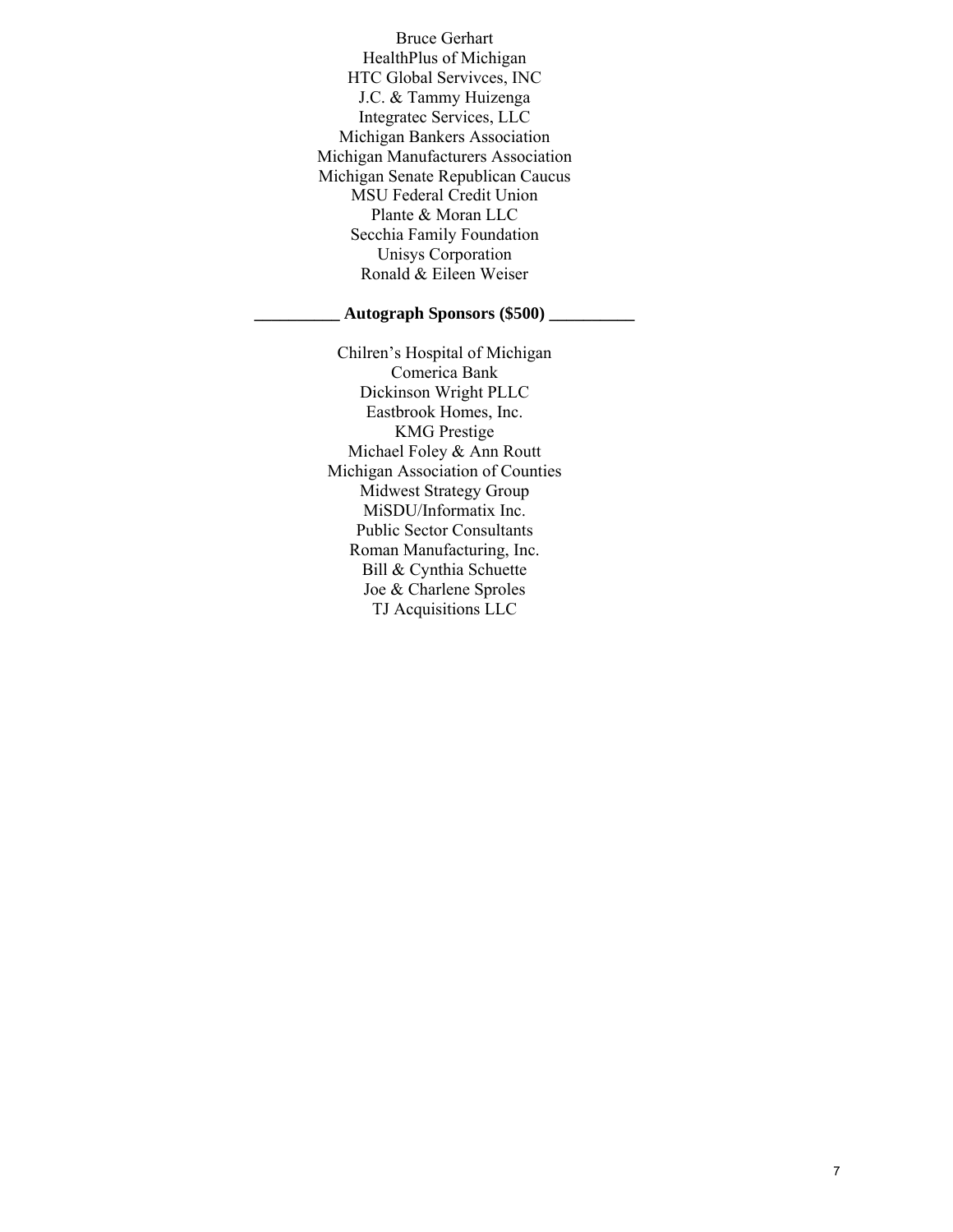### **Child Abuse Prevention (CAP) Month Prevention Awareness Day**



Approximately 250 people attended this year's Prevention Awareness Day rally in recognition of Child Abuse Prevention (CAP) Month in Michigan. The event kicked off at the state capitol and the theme was once again "The Power of One." Speakers included Department of Human Services Director Maura Corrigan and first lady Sue Snyder. The first lady spoke about child abuse and neglect prevention and specifcally the issue of infant unsafe sleep. Other notable speakers included Senators Randy Richardville and Gretchen Whitmer, CTF Board Chair Lori Wortz, former Lansing Area Exchange Club President Dr. Stanley Chase, and Maple Tree Montessori Academy Director Susan Cherry. Each speaker beautifully articulated the issues of child abuse and neglect in Michigan and the meaningful prevention efforts happening in our state.

Attendees had the pleasure of listening to Averill Elementary School's Allstars chorus and the Lansing Community College (LCC) Jazz and Pop Ensemble. After the rally, attendees were led by the Averill Elementary Allstars and first lady Sue Snyder to the

traffic circle at Washington and Michigan Avenues where they planted a pinwheel garden in support of child abuse prevention. Participants were then invited to join CTF for lunch.

A number of organizations set up booths to distribute literature and information, including Parenting Awareness Michigan, Tomorrow's Child, the DCH Dental and Healthy Homes/Lead Poisoning Prevention Programs, Big Brothers/Big Sisters, United Way and the Sparrow Hospital Pediatric Residents. A Legislative Education Day component was also part of Prevention Awareness Day, which provided CTF grantees and other child advocates with an opportunity to educate legislators about prevention needs and current programming across the state.

CTF is grateful for the participation of many local councils, direct service programs, and other organizations that took the time and effort to come from near and far. Special thanks are extended to the CTF Local Council CAP Month Workgroup. These local council volunteers took the time to help plan and organize the event. CTF also wishes to thank Lansing's Mayor Virg Bernero, Department of Parks and Recreation Coordinator Carol Munroe, city police and other officials for their continued support for the procession and pinwheel garden portion of the event, continuing a wonderful tradition that started six years ago.

We are also grateful for the generosity of many sponsors that allowed us to have such a successful event. Sponsors included:

- Dean Trailways which, for the fourth year in a row, provided two buses that picked up attendees in Saginaw, Grand Rapids, and Hastings;
- The Grand Traverse Pie Company that provided us a grand amount of delicious pies, pastries and cookies;
- The Lansing Exchange Club, Lansing Area Black Social Workers Association and Lansing Community College, for providing funds which enabled CTF to provide food and gas money to attendees;
- Absopure, Stan Setas Produce Company, and Cottage Inn Pizza for providing support and sponsorship.

Looking at the beautiful pinwheels that were planted in the Prevention Awareness Day pinwheel garden, I was reminded of its symbolism that every child has the right to a safe, nurturing and loving childhood. With the "Power of One" each one of us can help make that happen.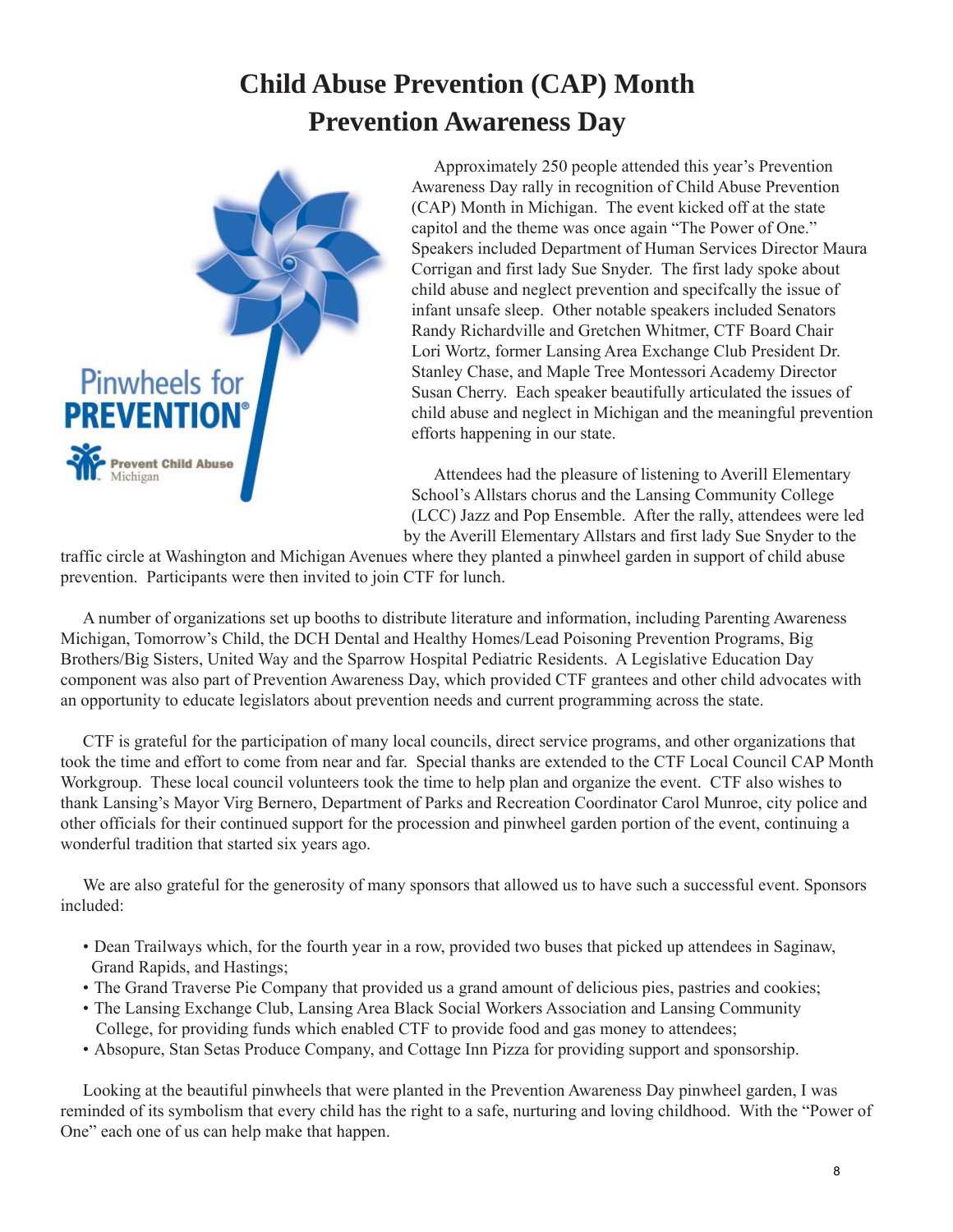### **2014 CTF Local Regional Meetings**

Once more CTF's Local Council Coordinator, Emily Schuster-Wachsberger, will conduct regional meetings throughout the state. These meetings provide an opportunity for Local Council partners to share, collaborate, learn, laugh and have fun with their colleagues. The agenda for each all-day meeting will include: Safe Sleep, resilience, parent leadership and Strengthening Families.

All Local Councils have been engaged in Safe Sleep activities in this f scal year. We will devote signif cant time during the regional meetings to evaluate progress and achievements. We will also take time to explore new ideas and Safe Sleep opportunities to help save infant lives. The learning and sharing that take place during these meetings is dynamic. In addition to the local council coordinators, CTF has extended the invitation to include local council board members and volunteers. Regional meeting dates and locations are as follows:

#### **Southeast**

Wednesday, June 18, 2014 Washtenaw ISD 1819 S. Wagner Rd., Ann Arbor, MI 48106

#### **Southwest**

Tuesday, July 15, 2014 Family Support Center of Barry County 231 S. Broadway, Hastings, MI 49058

### **Northern Lower Peninsula**

Tuesday, July 22, 2014 B.J.'s Banquet Meeting Rooms, 990 N. Center St., Gaylord, MI 49735

### **East**

Thursday, July 24, 2014 Saginaw CAN Council, Mid-Michigan Children's Museum 315 W. Genesee Ave., Saginaw, MI 48602

### **West**

Tuesday, July 29, 2014 Council for the Prevention of Child Abuse and Neglect 1268 E. Newell, White Cloud, MI

### **Eastern UP**

Tuesday, September 9, 2014 Village Inn of Newberry 7552 M 123, Newberry, MI 49868

### **Western UP**

Thursday, September 11, 2014 RESA 321 East Ohio Street, Marquette, MI 49855